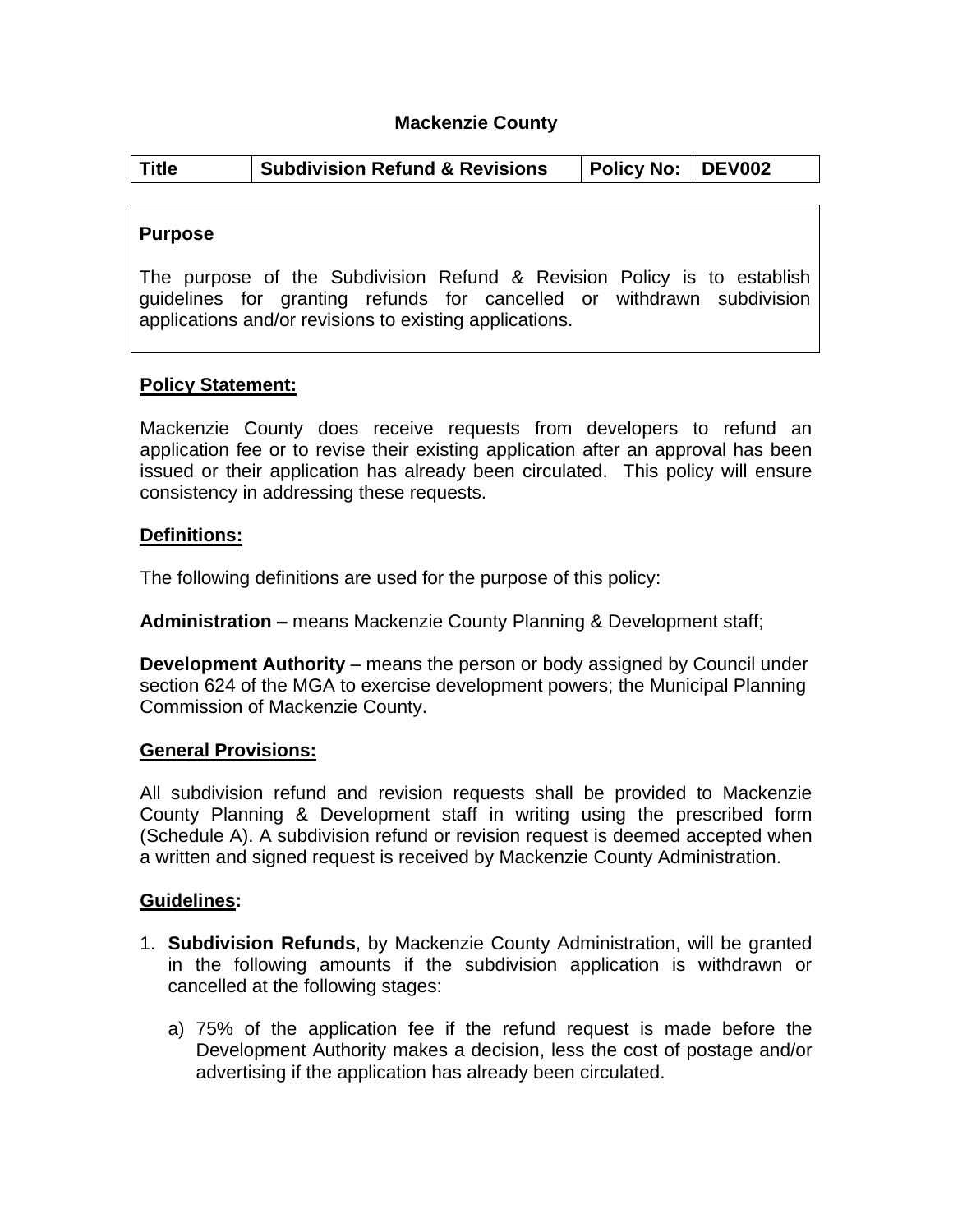- b) 50% of the application fee if the refund request is made within the 14-day appeal period following a subdivision application decision.
- c) 50% of the application fee if the refund request is made after the Development Authority has issued a subdivision application decision, but before a Development Agreement has been prepared, the latter of which will occur when the terms of the Development Agreement have been finalized, and the Development Agreement is ready for execution.
- d) 25% of the application fee if the refund request is made after the Development Agreement has been prepared, but before the Development Agreement has been executed by the parties.
- e) Subject to section 2, no refund will be given at any time after the Development Agreement has been executed, or the plan of subdivision or other instrument that effects subdivision has been endorsed by the Development Authority, whichever occurs first.
- 2. No refund will be given at any time after the Development Agreement has been executed, or the plan of subdivision or other instrument that effects subdivision has been endorsed by the Development Authority unless the subdivision cannot continue due to policies and requirements implemented by other government agencies and in which case the refund shall be 25% of the application fee.
- 3. Only the original applicant or agent may withdraw or cancel a subdivision application. In the situation where the applicant and/or agent are not the registered landowner, the signature of the registered landowner is required to be included on the withdrawal/cancellation request.
- 4. Only the original applicant or agent may seek to be granted a subdivision refund. If at any time during the subdivision process, the original applicant or agent withdraws the subdivision application, the application shall subsequently be considered cancelled regardless of any land sale that may have occurred.
- 5. **Subdivision Refusals**, no refund will be given if an application is REFUSED by the Development Authority, in accordance to the Land Use Bylaw.
- 6. **Subdivision Revisions**, if an applicant requests that a revision be made to the size, number of lots, orientation, or location (within the same parcel) of an application the following fees will be required: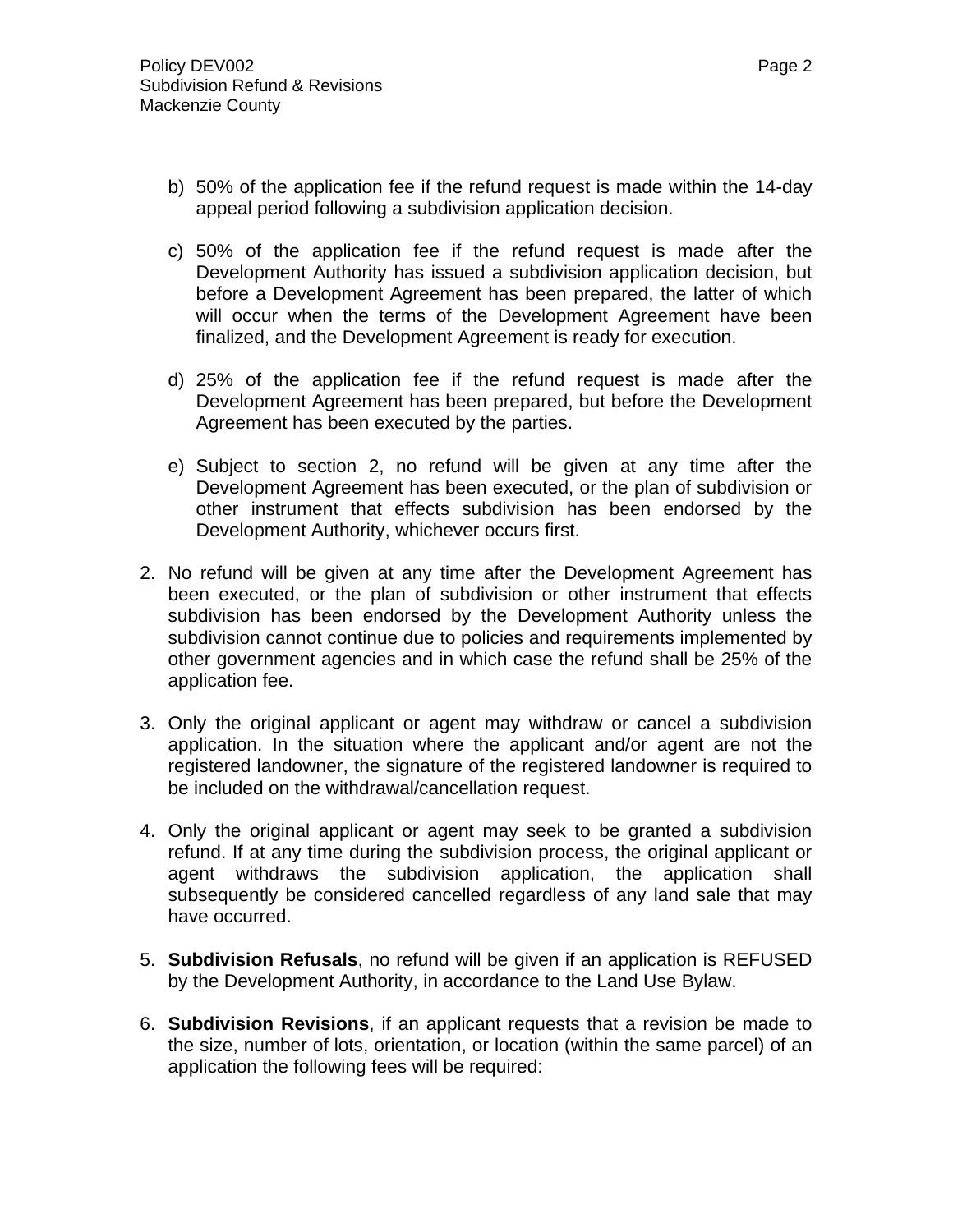Subdivision Revision/Re-Advertising Fee – to be applied when an applicant changes subdivision characteristics after circulation and/or approval. The recirculation fee is charged in accordance with the Mackenzie County Fee Schedule Bylaw.

Subdivision Application Fee – to be applied or refunded when the number of lots being created by the subdivision has increased or decreased. The subdivision application fee is charged in accordance with the Mackenzie County Fee Schedule Bylaw.

|                | <b>Date</b> | <b>Resolution Number</b> |
|----------------|-------------|--------------------------|
| Approved       | 2010-12-14  | 10-12-1135               |
| Amended        | 2014-08-27  | 14-08-558                |
| <b>Amended</b> | 2021-03-24  | 21-03-250                |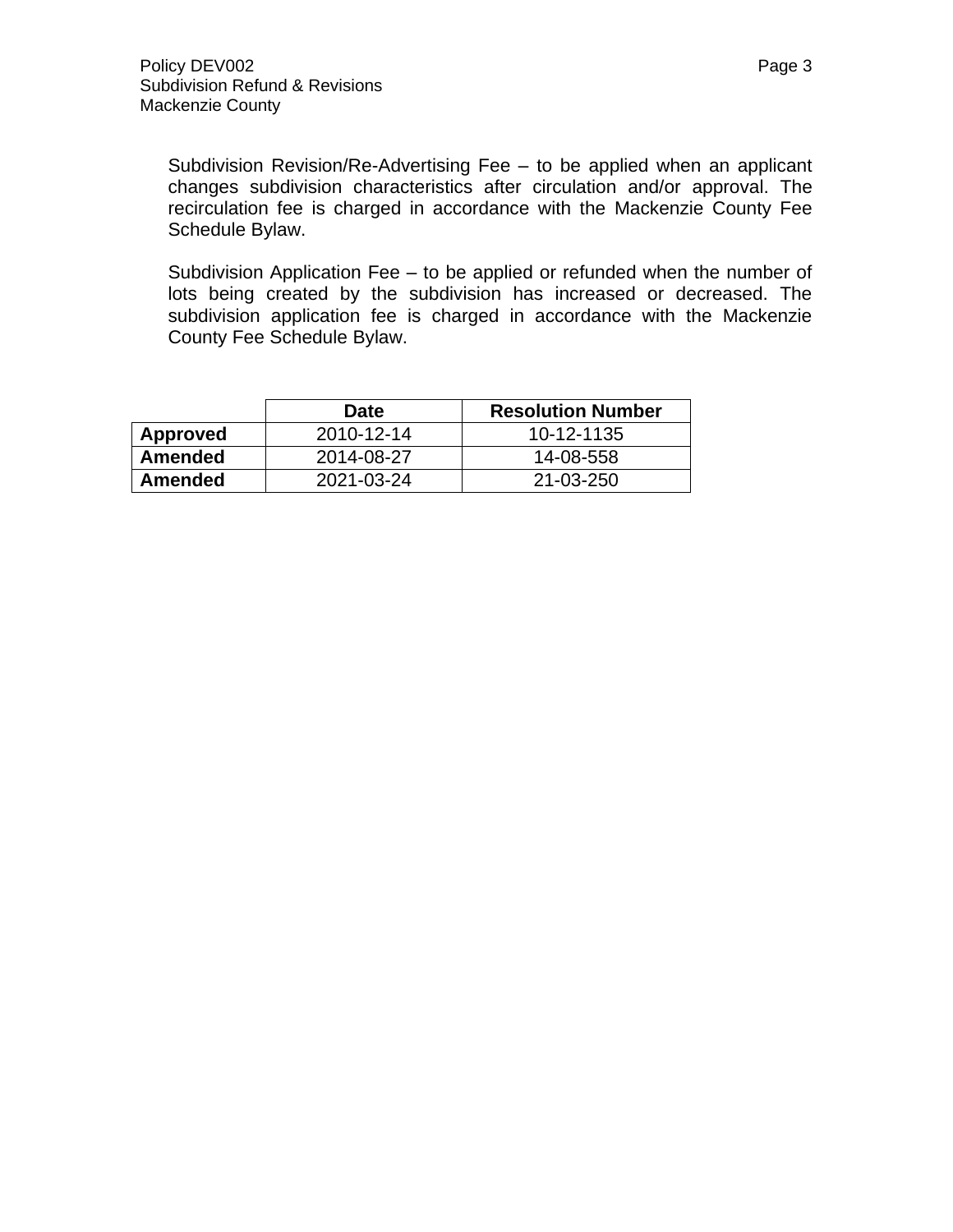## Schedule "A" Request for Subdivision Refund or Revision Form